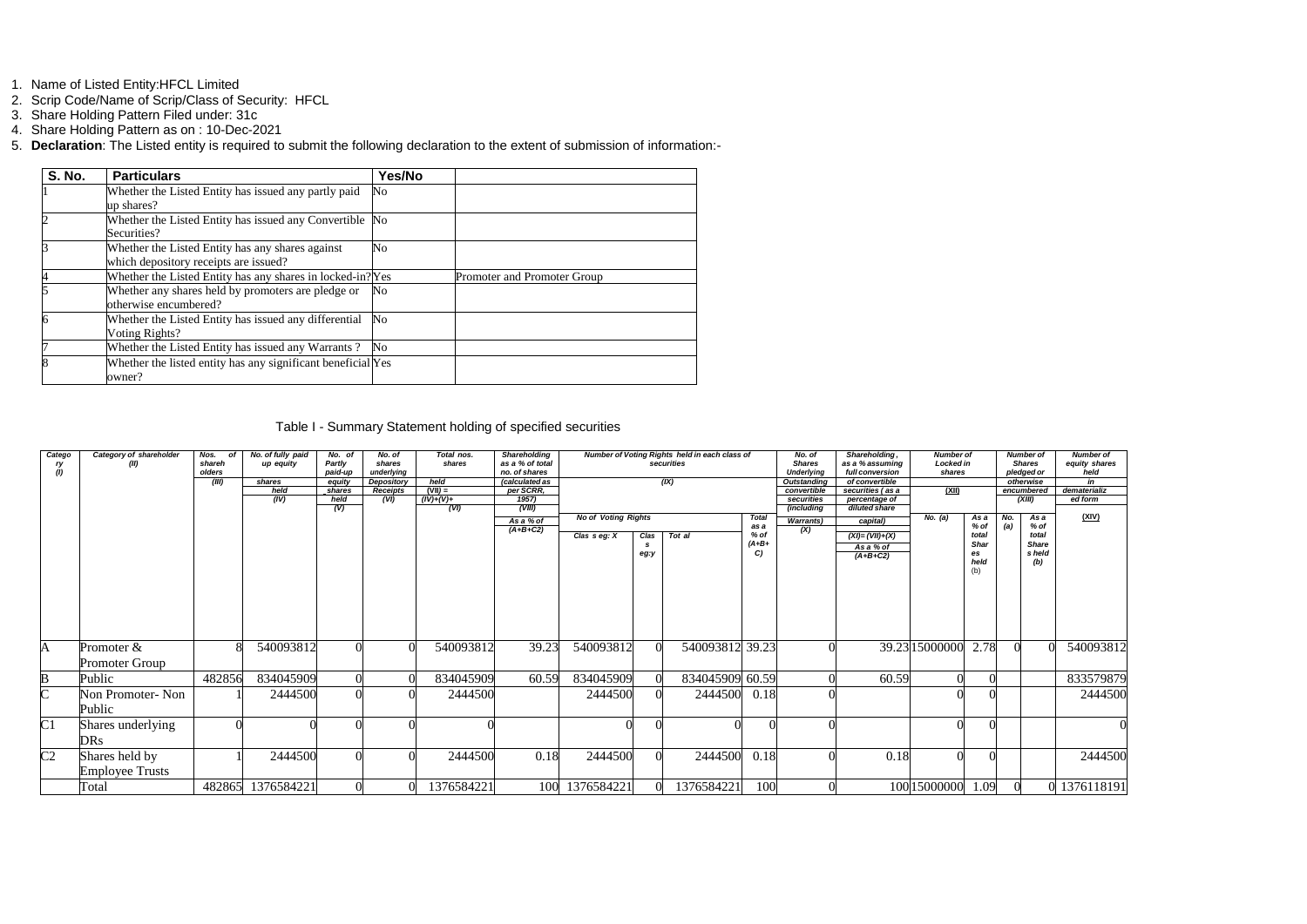| Table II - Statement showing shareholding pattern of the Promoter and Promoter Group |  |
|--------------------------------------------------------------------------------------|--|
|                                                                                      |  |

| Category & Name                                | No. of         | No. of      | Partly                    | Nos. of                         | <b>Total</b>   | <b>Sharehol</b>         | <b>Number of Voting Rights held in</b> |           |                        | No. of                           | Shareholdi         | <b>Number of</b> |                 | <b>Number of</b>        | <b>Number of</b> |
|------------------------------------------------|----------------|-------------|---------------------------|---------------------------------|----------------|-------------------------|----------------------------------------|-----------|------------------------|----------------------------------|--------------------|------------------|-----------------|-------------------------|------------------|
| of the                                         | shareh         | fully       | paid-up                   | shares                          | nos.           | ding %                  | each class of securities               |           |                        | <b>Shares</b>                    | $g$ , as a $%$     | <b>Locked in</b> |                 | <b>Shares</b>           | equity           |
| <b>Shareholders</b><br>(1)                     | older<br>(III) | paid<br>up  | equity<br>shares          | underlying<br><b>Depository</b> | shares<br>held | calculate<br>d as per   |                                        | (IX)      |                        | Underlying<br><b>Outstanding</b> | assuming<br>full   | shares<br>(XII)  |                 | pledged or<br>otherwise | shares held      |
|                                                |                | equity      | held                      | <b>Receipts</b>                 | $(VII =$       | <b>SCRR.</b>            |                                        |           |                        | convertible                      | conversio          |                  |                 | encumbered              | dematerializ     |
|                                                |                | share       | $\overline{(\mathsf{V})}$ | (VI)                            | $IV+V+VI$      | 1957                    |                                        |           |                        | securities                       | $\overline{of}$    |                  |                 | (XIII)                  | ed form          |
|                                                |                | s held      |                           |                                 |                |                         | <b>No of Voting Rights</b>             |           | <b>Total as</b>        | (including                       | convertibl         | No. (a)          | As a            | As a<br>No.             | (XIV)            |
|                                                |                | (IV)        |                           |                                 |                | As a % of<br>$(A+B+C2)$ |                                        |           | a % of<br><b>Total</b> | <b>Warrants</b> )<br>(X)         | securities<br>as a |                  | $%$ of<br>total | (a)<br>$%$ of<br>total  |                  |
|                                                |                |             |                           |                                 |                | (VIII)                  | Class X<br><b>Class</b>                | Tot al    | <b>Voting</b>          |                                  | percentag          |                  | Shar            | share                   |                  |
|                                                |                |             |                           |                                 |                |                         |                                        |           | rights                 |                                  | of diluted         |                  | es              | s held                  |                  |
|                                                |                |             |                           |                                 |                |                         |                                        |           |                        |                                  | share<br>capital)  |                  | held<br>(b)     | (b)                     |                  |
|                                                |                |             |                           |                                 |                |                         |                                        |           |                        |                                  | $(XI) =$           |                  |                 |                         |                  |
|                                                |                |             |                           |                                 |                |                         |                                        |           |                        |                                  | $(VII)+(X)$ as     |                  |                 |                         |                  |
|                                                |                |             |                           |                                 |                |                         |                                        |           |                        |                                  | % of<br>$A+B+C2$   |                  |                 |                         |                  |
|                                                |                |             |                           |                                 |                |                         |                                        |           |                        |                                  |                    |                  |                 |                         |                  |
| Indian                                         |                |             |                           |                                 |                |                         |                                        |           |                        |                                  |                    |                  |                 | $\Omega$                | $\overline{0}$   |
| Individuals/Hindu undivided Family             |                | 7217011     |                           |                                 | 7217011        | 0.52                    | 7217011                                | 7217011   | 0.52                   |                                  | 0.52               |                  |                 |                         | 7217011          |
| <b>Anant Nahata</b>                            |                | 2645000     |                           |                                 | 2645000        | 0.19                    | 2645000                                | 2645000   | 0.19                   |                                  | 0.19               |                  |                 |                         | 2645000          |
| Mahendra Nahata                                |                | 4560091     |                           |                                 | 4560091        | 0.33                    | 4560091                                | 4560091   | 0.33                   |                                  | 0.33               |                  |                 |                         | 4560091          |
| Manik Lal Nahata                               |                | 11920       |                           |                                 | 11920          |                         | 11920                                  | 11920     |                        |                                  |                    |                  |                 |                         | 11920            |
| Central Government/ State Government(s)        |                |             |                           |                                 |                |                         |                                        |           |                        |                                  |                    |                  |                 |                         |                  |
| <b>Financial Institutions/ Banks</b>           |                |             |                           |                                 |                |                         |                                        |           |                        |                                  |                    |                  |                 |                         |                  |
| Any Other (specify)                            |                | 532876801   |                           |                                 | 532876801      | 38.71                   | 532876801                              | 532876801 | 38.71                  |                                  | 38.71              | 15000000 2.81    |                 | $\Omega$                | 532876801        |
| <b>Bodies Corporate</b>                        |                | 532876801   |                           |                                 | 532876801      | 38.71                   | 532876801                              | 532876801 | 38.71                  |                                  | 38.71              | 15000000         |                 |                         | 532876801        |
| <b>MN Ventures Private Limited</b>             |                | 289640000   |                           |                                 | 289640000      | 21.04                   | 289640000                              | 289640000 | 21.04                  |                                  | 21.04              | 7500000 2.59     |                 |                         | 289640000        |
| <b>NextWave Communications Private Limited</b> |                | 219865000   |                           |                                 | 219865000      | 15.97                   | 219865000                              | 219865000 | 15.97                  |                                  | 15.97              | 7500000          | 3.41            |                         | 219865000        |
| <b>Fitcore Tech-Solutions Pvt. Ltd.</b>        |                | 22400000    |                           |                                 | 22400000       | 1.63                    | 22400000                               | 22400000  | 1.63                   |                                  | 1.63               |                  |                 |                         | 22400000         |
| Vinsan Brothers (P) Ltd                        |                | 671600      |                           |                                 | 671600         | 0.05                    | 671600                                 | 671600    | 0.05                   |                                  | 0.05               |                  |                 |                         | 671600           |
| Shanker Sales Promotion (P) Ltd                |                | 300201      |                           |                                 | 300201         | 0.02                    | 300201                                 | 300201    | 0.02                   |                                  | 0.02               |                  |                 |                         | 300201           |
| Sub-Total $(A)(1)$                             |                | 540093812   |                           |                                 | 540093812      | 39.23                   | 540093812                              | 540093812 | 39.23                  |                                  | 39.23              | 15000000         | 2.78            |                         | 540093812        |
| Foreign                                        |                |             |                           |                                 |                |                         |                                        |           |                        |                                  |                    |                  |                 |                         |                  |
| Individuals (Non-Resident Individuals/         |                |             |                           |                                 |                |                         |                                        |           |                        |                                  |                    |                  |                 |                         |                  |
| Foreign Individuals)                           |                |             |                           |                                 |                |                         |                                        |           |                        |                                  |                    |                  |                 |                         |                  |
| Government                                     |                |             |                           |                                 |                |                         |                                        |           |                        |                                  |                    |                  |                 |                         |                  |
| Institutions                                   |                |             |                           |                                 |                |                         |                                        |           |                        |                                  |                    |                  |                 |                         |                  |
| Foreign Portfolio Investor                     |                |             |                           |                                 |                |                         |                                        |           |                        |                                  |                    |                  |                 |                         |                  |
| Any Other (specify)                            |                |             |                           |                                 |                |                         |                                        |           |                        |                                  |                    |                  |                 |                         |                  |
| Sub-Total $(A)(2)$                             |                |             |                           |                                 |                |                         |                                        |           |                        |                                  |                    |                  |                 |                         | $\Omega$         |
| Total Shareholding of Promoter and             |                | 8 540093812 |                           |                                 | 540093812      | 39.23                   | 540093812                              | 540093812 | 39.23                  |                                  | 39.23              | 15000000 2.78    |                 | $\Omega$                | 540093812        |
| Promoter Group $(A)=(A)(1)+(A)(2)$             |                |             |                           |                                 |                |                         |                                        |           |                        |                                  |                    |                  |                 |                         |                  |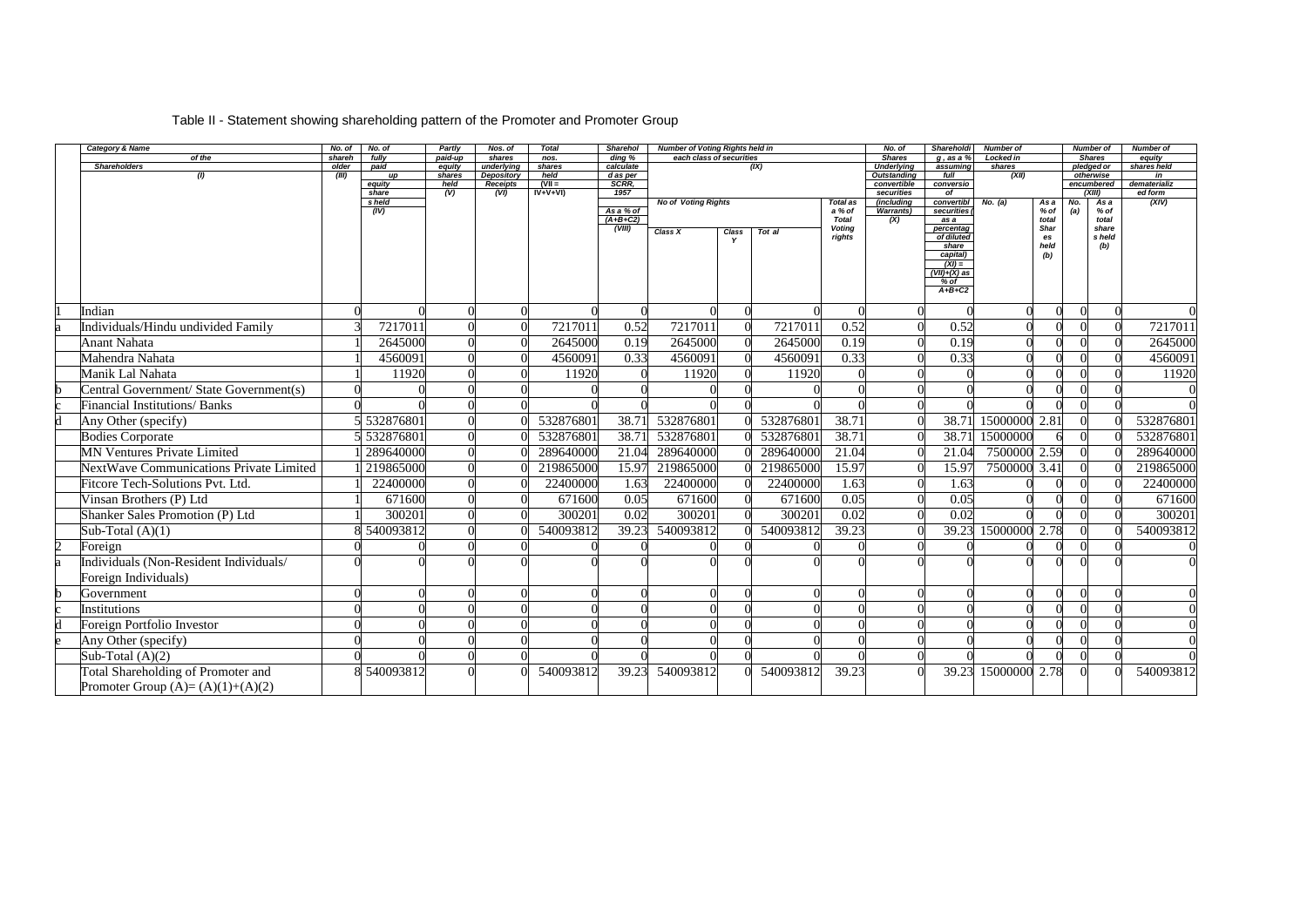## Table III - Statement showing shareholding pattern of the Public shareholder

|              | <b>Category &amp; Name of the Shareholders</b>                                     | Nos. of<br>shareh<br>older (III) | No. of fully<br>paid up equity<br>share sheld<br>(IV) | Partly<br>paid-up<br>equity<br>shares<br>held<br>(V) | Nos. of<br>shares<br>underlying<br>Depository<br><b>Receipts</b><br>(VI) | Total nos.<br>shares held<br>$VII =$<br>$IV+V+VI$ | <b>Sharehol</b><br>ding %<br>calculate<br>d as per<br><b>SCRR.</b><br>1957 | Number of Voting Rights held in each class of<br>securities<br>(IX)<br><b>No of Voting Rights</b> |       |           |                                                        | No. of<br><b>Shares</b><br><b>Underlying</b><br><b>Outstanding</b><br>convertible<br>securities<br>(including | <b>Total</b><br>shareholdin<br>$g$ , as a $%$<br>assuming<br>full<br>conversion<br>of | No. | <b>Number of</b><br>Locked in<br>shares<br>(XII)                                                    | <b>Number of</b><br><b>Shares</b><br>pledged or<br>otherwise<br>encumbered<br>(XIII) | <b>Number of</b><br>equity shares<br>held in<br>dematerializ ed<br>form (XIV) |
|--------------|------------------------------------------------------------------------------------|----------------------------------|-------------------------------------------------------|------------------------------------------------------|--------------------------------------------------------------------------|---------------------------------------------------|----------------------------------------------------------------------------|---------------------------------------------------------------------------------------------------|-------|-----------|--------------------------------------------------------|---------------------------------------------------------------------------------------------------------------|---------------------------------------------------------------------------------------|-----|-----------------------------------------------------------------------------------------------------|--------------------------------------------------------------------------------------|-------------------------------------------------------------------------------|
|              |                                                                                    |                                  |                                                       |                                                      |                                                                          |                                                   | As a % of<br>$(A+B+C2)$<br><b>VIII</b>                                     | Class X                                                                                           | Class | Tot al    | Total as<br>a % of<br><b>Total</b><br>Voting<br>rights | <b>Warrants)</b><br>(X)                                                                                       | convertible<br>securities<br>(as a<br>percentage<br>of diluted<br>share<br>capital)   |     | As a<br>No.<br>$%$ of<br>(No<br>total<br><b>Shar</b><br>ap<br>pli<br>es<br>held<br>ca<br>(b)<br>ble | As a<br>% of<br>total<br>share<br>s held<br>(Not<br>applic<br>able)                  |                                                                               |
|              | <b>Institutions</b>                                                                |                                  |                                                       |                                                      |                                                                          |                                                   |                                                                            |                                                                                                   |       |           |                                                        |                                                                                                               | (XI)                                                                                  |     | (a)                                                                                                 | (b)                                                                                  |                                                                               |
|              | Mutual Funds/                                                                      | 26                               | 19225628                                              |                                                      |                                                                          | 19225628                                          |                                                                            | 19225628                                                                                          |       | 19225628  |                                                        |                                                                                                               |                                                                                       |     |                                                                                                     |                                                                                      | 19221858                                                                      |
|              | <b>Venture Capital Funds</b>                                                       |                                  |                                                       |                                                      |                                                                          |                                                   |                                                                            |                                                                                                   |       |           |                                                        |                                                                                                               |                                                                                       |     |                                                                                                     |                                                                                      |                                                                               |
|              | <b>Alternate Investment Funds</b>                                                  |                                  | 2100000                                               |                                                      |                                                                          | 2100000                                           | 0.15                                                                       | 2100000                                                                                           |       | 2100000   | 0.15                                                   |                                                                                                               | 0.15                                                                                  |     |                                                                                                     |                                                                                      | 2100000                                                                       |
|              | <b>Foreign Venture Capital Investors</b>                                           |                                  |                                                       |                                                      |                                                                          |                                                   |                                                                            |                                                                                                   |       |           |                                                        |                                                                                                               |                                                                                       |     |                                                                                                     |                                                                                      |                                                                               |
|              | <b>Foreign Portfolio Investors</b>                                                 | 91                               | 111494828                                             |                                                      |                                                                          | 111494828                                         | 8.1                                                                        | 111494828                                                                                         |       | 111494828 | 8.1                                                    |                                                                                                               | 8.1                                                                                   |     |                                                                                                     |                                                                                      | 111494828                                                                     |
|              | <b>Financial Institutions/ Banks</b>                                               |                                  | 2150                                                  |                                                      |                                                                          | 2150                                              |                                                                            | 2150                                                                                              |       | 2150      |                                                        |                                                                                                               |                                                                                       |     |                                                                                                     |                                                                                      | 1050                                                                          |
|              | <b>Insurance Companies</b>                                                         |                                  | 521000                                                |                                                      |                                                                          | 521000                                            | 0.04                                                                       | 521000                                                                                            |       | 521000    | 0.04                                                   |                                                                                                               | 0.04                                                                                  |     |                                                                                                     |                                                                                      | 521000                                                                        |
|              | Provident Funds/ Pension Funds                                                     |                                  |                                                       |                                                      |                                                                          |                                                   |                                                                            |                                                                                                   |       |           |                                                        |                                                                                                               |                                                                                       |     |                                                                                                     |                                                                                      |                                                                               |
|              | Any Other (specify)                                                                | 24                               | 24708                                                 |                                                      |                                                                          | 24708                                             |                                                                            | 24708                                                                                             |       | 24708     |                                                        |                                                                                                               |                                                                                       |     |                                                                                                     |                                                                                      | 15488                                                                         |
|              | Other                                                                              | 21                               | 19403                                                 |                                                      |                                                                          | 19403                                             |                                                                            | 19403                                                                                             |       | 19403     |                                                        |                                                                                                               |                                                                                       |     |                                                                                                     |                                                                                      | 13783                                                                         |
|              | Other                                                                              |                                  | 5305                                                  |                                                      |                                                                          | 5305                                              |                                                                            | 5305                                                                                              |       | 5305      |                                                        |                                                                                                               |                                                                                       |     |                                                                                                     |                                                                                      | 1705                                                                          |
|              | Sub-Total $(B)(1)$                                                                 | 145                              | 133368314                                             |                                                      |                                                                          | 133368314                                         | 9.69                                                                       | 133368314                                                                                         |       | 133368314 | 9.69                                                   |                                                                                                               | 9.69                                                                                  |     |                                                                                                     |                                                                                      | 133354224                                                                     |
|              | Central Government/ State Government(s)/<br>President of India                     |                                  | 5000                                                  |                                                      |                                                                          | 5000                                              |                                                                            | 5000                                                                                              |       | 5000      |                                                        |                                                                                                               |                                                                                       |     |                                                                                                     |                                                                                      | 5000                                                                          |
|              | Sub-Total $(B)(2)$                                                                 |                                  | 5000                                                  |                                                      |                                                                          | 5000                                              |                                                                            | 5000                                                                                              |       | 5000      |                                                        |                                                                                                               |                                                                                       |     |                                                                                                     |                                                                                      | 5000                                                                          |
|              | Non-institutions                                                                   |                                  |                                                       |                                                      |                                                                          |                                                   |                                                                            |                                                                                                   |       |           |                                                        |                                                                                                               |                                                                                       |     |                                                                                                     |                                                                                      |                                                                               |
|              | Individuals -                                                                      | 47681                            | 454263599                                             |                                                      |                                                                          | 454263599                                         | 33                                                                         | 454263599                                                                                         |       | 454263599 | 33                                                     |                                                                                                               | 33                                                                                    |     |                                                                                                     |                                                                                      | 453960059                                                                     |
|              | Individual shareholders holding nominal share<br>capital up to Rs. 2 lakhs.        | 476684                           | 377717843                                             |                                                      |                                                                          | 377717843                                         | 27.44                                                                      | 377717843                                                                                         |       | 377717843 | 27.44                                                  |                                                                                                               | 27.44                                                                                 |     |                                                                                                     |                                                                                      | 377414303                                                                     |
|              | Individual shareholders holding nominal share<br>capital in excess of Rs. 2 lakhs. | 129                              | 76545756                                              |                                                      |                                                                          | 76545756                                          | 5.56                                                                       | 76545756                                                                                          |       | 76545756  | 5.56                                                   |                                                                                                               | 5.56                                                                                  |     |                                                                                                     |                                                                                      | 76545756                                                                      |
| $\mathbf{h}$ | NBFCs registered with RBI                                                          | 13                               | 24343027                                              |                                                      |                                                                          | 24343027                                          | .77                                                                        | 24343027                                                                                          |       | 24343027  | 1.77                                                   |                                                                                                               | 1.77                                                                                  |     |                                                                                                     |                                                                                      | 24343027                                                                      |
|              | <b>Reliance Ventures Limited</b>                                                   |                                  | 20072727                                              |                                                      |                                                                          | 20072727                                          | 1.46                                                                       | 20072727                                                                                          |       | 20072727  | 1.46                                                   |                                                                                                               | 1.46                                                                                  |     |                                                                                                     |                                                                                      | 20072727                                                                      |
|              | <b>Employee Trusts</b>                                                             |                                  |                                                       |                                                      |                                                                          |                                                   |                                                                            |                                                                                                   |       |           |                                                        |                                                                                                               |                                                                                       |     |                                                                                                     |                                                                                      |                                                                               |
|              | Overseas Depositories (holding DRs)<br>(balancing figure)                          |                                  |                                                       |                                                      |                                                                          |                                                   |                                                                            |                                                                                                   |       |           |                                                        |                                                                                                               |                                                                                       |     |                                                                                                     |                                                                                      |                                                                               |
|              | Any Other (specify)                                                                | 5884                             | 222065969                                             |                                                      |                                                                          | 222065969                                         | 16.13                                                                      | 222065969                                                                                         |       | 222065969 | 16.13                                                  |                                                                                                               | 16.13                                                                                 |     |                                                                                                     |                                                                                      | 221917569                                                                     |
|              | <b>Bodies Corporate</b>                                                            | 2099                             | 195954641                                             |                                                      |                                                                          | 195954641                                         | 14.23                                                                      | 195954641                                                                                         |       | 195954641 | 14.23                                                  |                                                                                                               | 14.23                                                                                 |     |                                                                                                     |                                                                                      | 195922671                                                                     |
|              | RELIANCE STRATEGIC BUSINESS<br><b>VENTURES LIMITED</b>                             |                                  | 48532764                                              |                                                      |                                                                          | 48532764                                          | 3.53                                                                       | 48532764                                                                                          |       | 48532764  | 3.53                                                   |                                                                                                               | 3.53                                                                                  |     |                                                                                                     |                                                                                      | 48532764                                                                      |
|              | <b>MKJ ENTERPRISES LIMITED</b>                                                     |                                  | 31381920                                              |                                                      |                                                                          | 31381920                                          | 2.28                                                                       | 31381920                                                                                          |       | 31381920  | 2.28                                                   |                                                                                                               | 2.28                                                                                  |     |                                                                                                     |                                                                                      | 31381920                                                                      |
|              | <b>GRD SECURITIES LIMITED</b>                                                      |                                  | 13891952                                              |                                                      |                                                                          | 13891952                                          | 1.01                                                                       | 13891952                                                                                          |       | 13891952  | 1.01                                                   |                                                                                                               | 1.01                                                                                  |     |                                                                                                     |                                                                                      | 13891952                                                                      |
|              | Non-Resident Indian (NRI)                                                          | 3768                             | 25969399                                              |                                                      |                                                                          | 25969399                                          | 1.89                                                                       | 25969399                                                                                          |       | 25969399  | 1.89                                                   |                                                                                                               | 1.89                                                                                  |     |                                                                                                     |                                                                                      | 25853969                                                                      |
|              | <b>Overseas Corporate Bodies</b>                                                   |                                  | 38250                                                 |                                                      |                                                                          | 38250                                             |                                                                            | 38250                                                                                             |       | 38250     |                                                        |                                                                                                               |                                                                                       |     |                                                                                                     |                                                                                      | 37250                                                                         |
|              | Societies                                                                          |                                  | 520                                                   |                                                      |                                                                          | 520                                               |                                                                            | 520                                                                                               |       | 520       |                                                        |                                                                                                               |                                                                                       |     |                                                                                                     |                                                                                      | 520                                                                           |
|              | <b>Trusts</b>                                                                      | 11                               | 103159                                                |                                                      |                                                                          | 103159                                            | 0.01                                                                       | 103159                                                                                            |       | 103159    | 0.01                                                   |                                                                                                               | 0.01                                                                                  |     |                                                                                                     |                                                                                      | 103159                                                                        |
|              | Sub-Total $(B)(3)$                                                                 | 482710                           | 700672595                                             |                                                      |                                                                          | 700672595                                         | 50.9                                                                       | 700672595                                                                                         |       | 700672595 | 50.9                                                   |                                                                                                               | 50.9                                                                                  |     |                                                                                                     |                                                                                      | 700220655                                                                     |
|              | Total Public Shareholding $(B)=$<br>$(B)(1)+(B)(2)+(B)(3)$                         | 482856                           | 834045909                                             |                                                      |                                                                          | 834045909                                         |                                                                            | 60.59 834045909                                                                                   |       | 834045909 | 60.59                                                  |                                                                                                               | 60.59                                                                                 |     |                                                                                                     |                                                                                      | 833579879                                                                     |